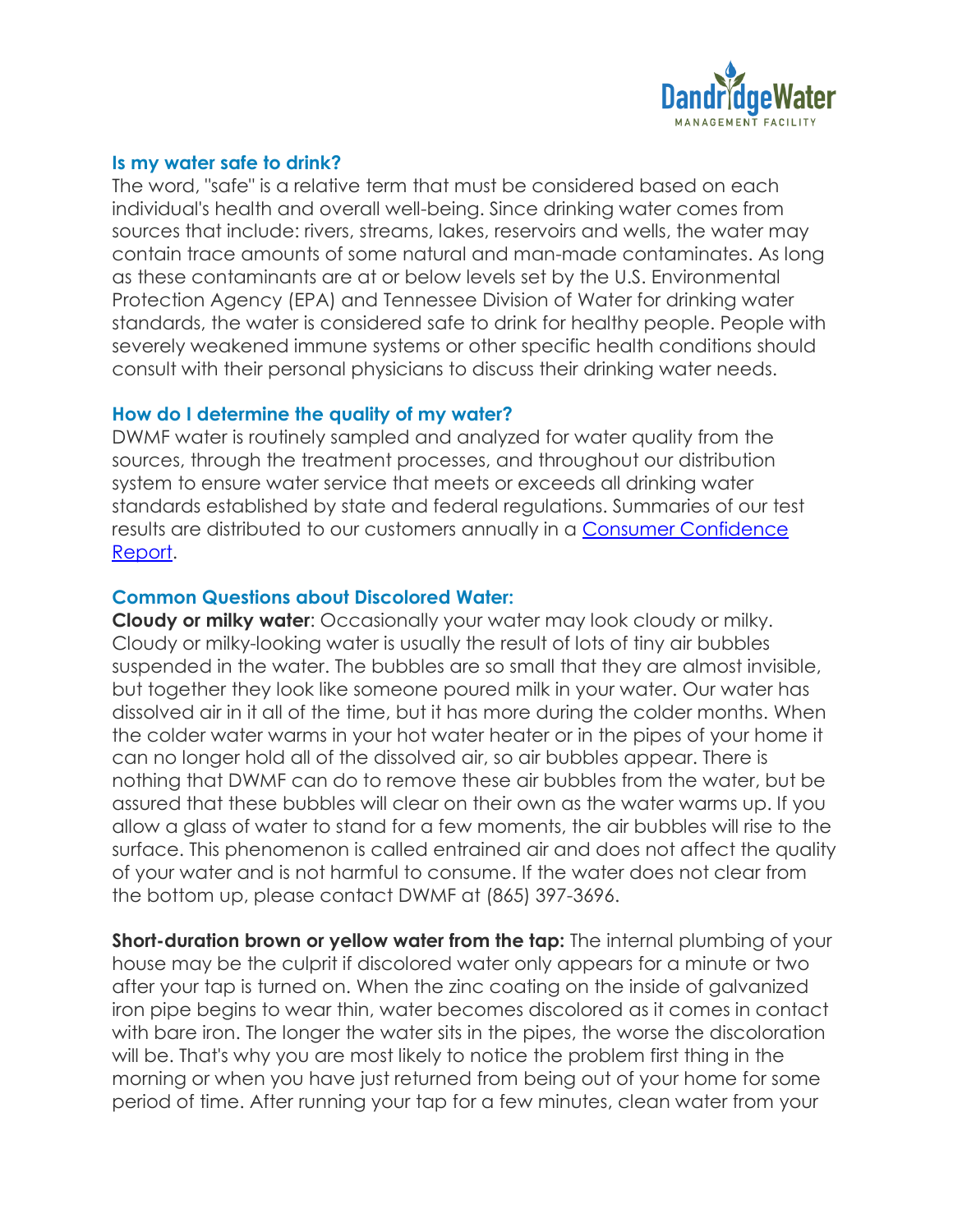

water heater or water main will replace the discolored water. Since iron is an essential nutrient, this condition poses no health hazard. If the discoloration bothers you, however, flush the tap until the water becomes clear, saving the flushed water for iron-loving plants.

**Constant brown or yellow water from the tap:** Sediments in water mains sometimes get stirred up when fire hydrants are used and when the flow of water in mains is changed. These sediments may cause your water to turn brown or yellow. Wait 30 to 40 minutes after you notice the discolored water, and try turning on the cold water in your bathtub for a minute or two. You'll probably notice that it clears right up, since sediments settle quickly back to the bottom of water mains. Discolored water due to sediments poses no known health threat, but for aesthetic reasons you should avoid doing laundry until the water color clears up.

**Brown or yellow water from hot tap only:** If the discoloration is detected only in your hot water supply, it is likely an indication of an issue with your hot water heater. It is recommended that you turn off your hot water heater and allow it to cool. Once cool, safely drain and flush your unit. Then fill and turn your unit on to determine if the problem persists. You should consult your owner's manual for instructions and warnings regarding this task or contact a licensed plumber.

## **Is there lead in my water?**

If present, elevated levels of lead can cause serious health problems, especially for pregnant women and young children. Lead in drinking water is primarily from materials and components associated with service lines and home plumbing. DWMF is responsible for providing high quality drinking water, but cannot control the variety of materials used in plumbing components. When your water has been sitting for several hours, you can minimize the potential for lead exposure by flushing your tap for 30 seconds to 2 minutes before using water for drinking or cooking. If you are concerned about lead in your water, you may wish to have your water tested. Information on lead in drinking water, testing methods, and steps you can take to minimize exposure is available from the Safe Drinking Water Hotline (800) 426–4791 or at http://www.epa.gov/safewater/lead. DWMF remains in full compliance with all of the requirements pertinent to lead and copper in drinking water.

If there are lead-soldered copper pipes or brass faucets in your home, these may be acting as a source of lead in your water. The brass in most faucets (even chrome-plated faucets may be brass underneath) contains between 5% and 8% lead. To eliminate the risk of lead exposure from such faucets, take these simple precautions: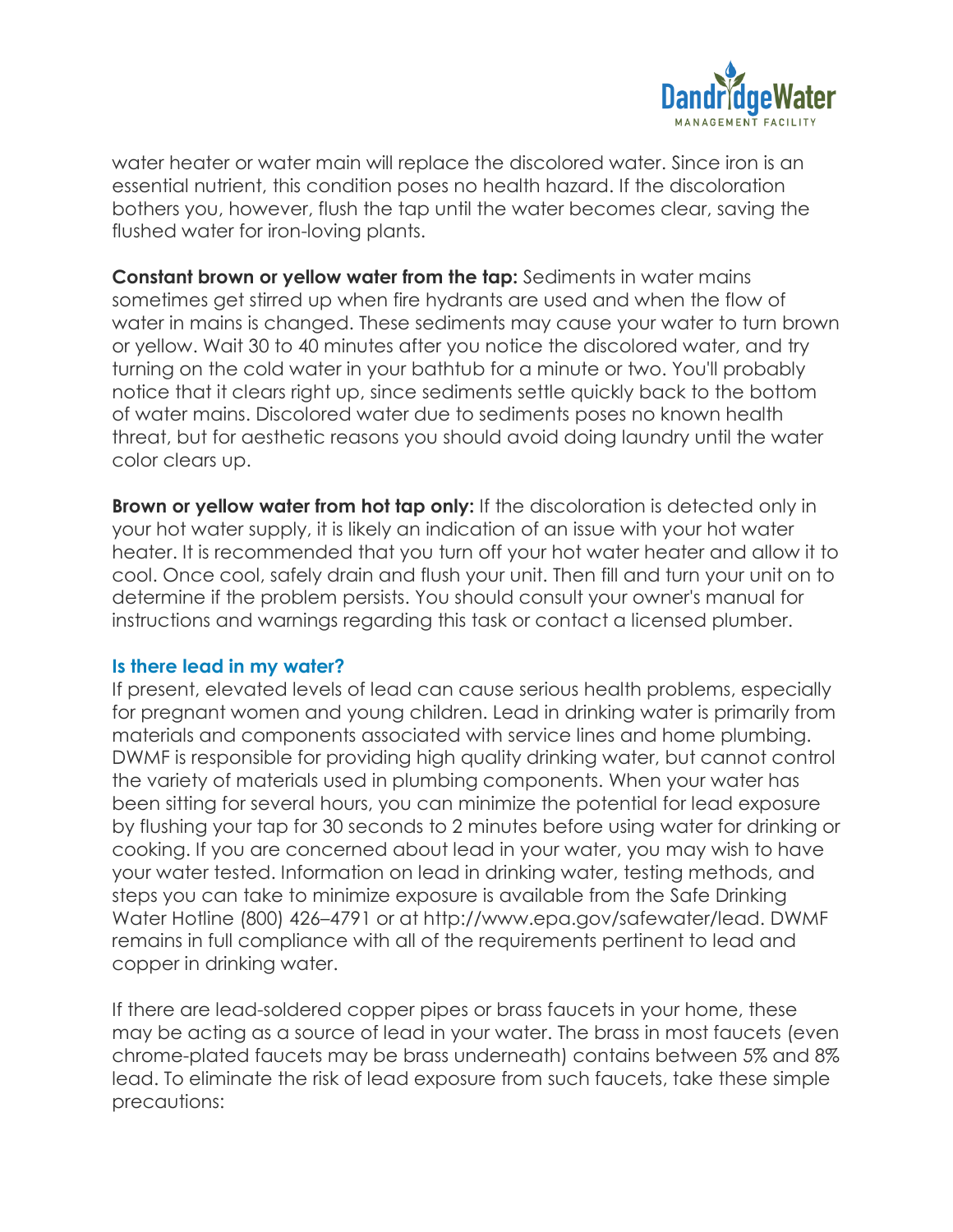

- 1. Flush Your Tap: When water stands in lead soldered pipes or brass fixtures for several hours or more, lead may dissolve into drinking water. Whenever the water in a faucet has gone unused for more than six hours, lead that may be present may be significantly reduced by running the water from the tap, usually for about a minute, before using it for drinking or cooking. Conserve water whenever possible by using the flushed water to wash the dishes or water the plants.
- 2. Use Cold Water for Cooking: Avoid cooking with water from the hot water tap. Hot water can dissolve lead more quickly than cold water. If hot water is needed, water can be drawn from the cold tap and heated on the stove or in the microwave.
- 3. Check Home Wiring: Have an electrician check the house wiring. If grounding wires from electrical systems are attached to household plumbing, corrosion and lead exposure may be greater.

# **What makes ice cubes cloudy?**

Air that is trapped in the ice gives it a cloudy appearance. Commercially made ice is stirred as it is frozen. Household ice is not. Without mixing, many more ice crystals form and air is trapped in the ice. Light rays are distorted by these crystals and air, and this distortion gives home frozen ice a cloudy appearance.

## **How do you get rid of the black film around the toilet?**

This film can be a result of many factors, some internal to the home, such as a water softener or plumbing. It may also be related to the condition of the water coming into the home. Hard water can leave deposits, which are the mineral salts left behind as the water evaporates, on toilets and dishwashers. Rings on baths and showers can also be scum left behind as the water evaporates or from soap or shampoos reacting with hard water. Black slime is usually mold/mildew that thrives in moist areas like bathroom toilets and tiles where it is wet and warm. The film that develops on sink stoppers is again non-harmful bacteria and residue build up. Usually, the customer will need to clean the area with a commercial cleaner that contains a disinfecting agent, such as chlorine bleach.

## **What is the 'pink" stain?**

People sometimes see a pink ring develop on the flat surfaces of their shower, in their pet's water bowls, or toilets that are not used frequently. This is a colored organism that is present in the air that does grow in these areas. It is a harmless bacterium and exists in moist/humid conditions. The customer can remove the pink ring by cleaning the area periodically with a commercial cleaning product that contains bleach.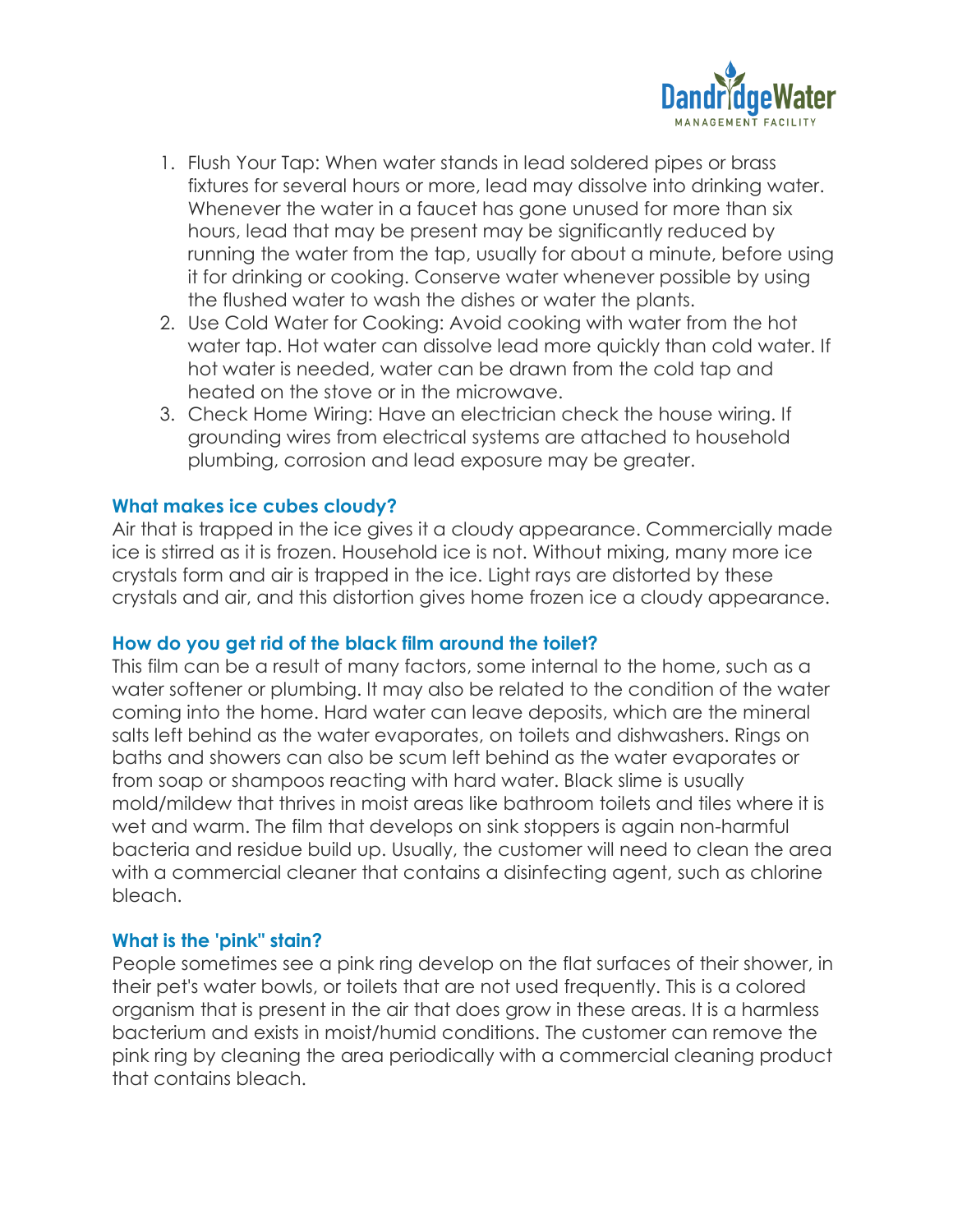

## **Why does my drinking water taste funny?**

If you recently moved from an area where the water contained very few naturally occurring minerals, or you are accustomed to a certain type of source water, such as a well or surface water supply, your new water may taste different due to the minerals it contains. The taste of domestic drinking water varies with its source. It could be that you're simply not used to the new taste yet.

## **How can I improve the taste of my water?**

The taste of water can be improved simply by refrigerating your drinking water in a pitcher or container. To remove any chlorine taste or odors simply shake the covered container and allow it to sit in the refrigerator overnight. The chlorine will dissipate.

### **Why does my water smell like rotten eggs or sewage?**

Sometimes customers report that their tap water smells septic, swampy moldy or like sewage or sewer gas, or sometimes sulfur or rotten eggs. These odors are often caused by gases forming in the household drain. These gases are formed by bacteria which live on food, soap, hair and other organic matter in the drain. These gases are heavier than air and remain in the drain until the water is turned on. As the water runs down the drain, the gases are expelled into the atmosphere around the sink. It is natural to associate these odors with the water because they are observed only when the water is turned on. In this case, the odor is not in the water, it is simply the water pushing the gas out of the drain. This can be verified by taking a glass of water from the tap and walking away to another area to smell the glass of water. If it still smells, please contact our DWMF at (865) 397-3696.

If you determine it is the drain, you can eliminate this type odor by disinfecting the drain to kill the bacteria. Effective disinfection can be achieved by following these six steps.

# **Caution: do not mix any drain cleaners or detergents with bleach; certain combinations can create toxic fumes**

- 1. Run the cold water for about 15 seconds into the drain that is to be disinfected, then turn the water off.
- 2. Pour approximately one to two cups of liquid chlorine bleach (laundry bleach) down the drain (or drains) where the odor is present. Pour the bleach slowly around the edges of the drain so that it runs down the sides of the drain. **Caution: bleach may cause eye damage, skin irritation, and may damage clothing - BE CAREFUL!**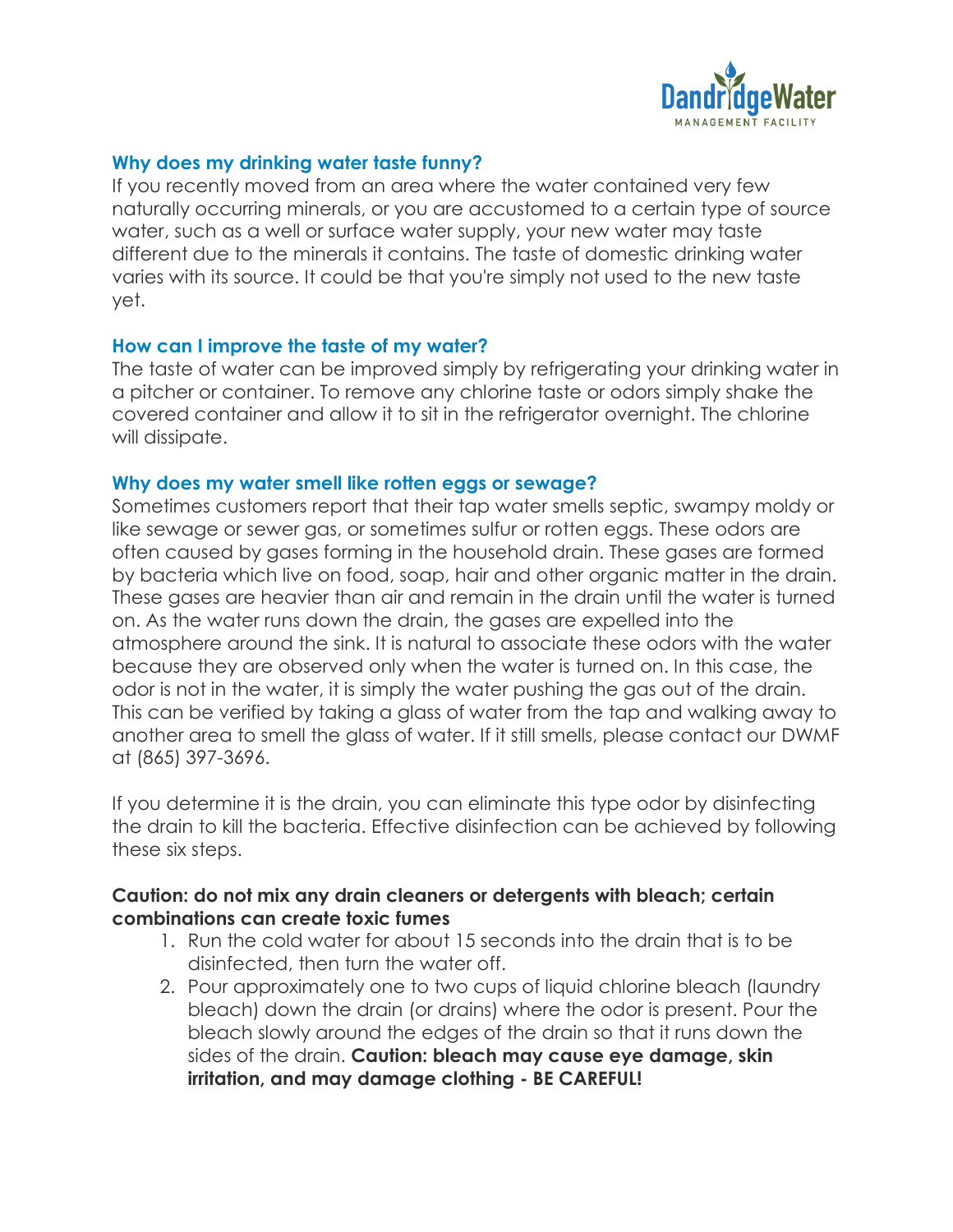

- 3. If the odor is coming from a sink with a garbage disposal, turn the disposal on for a few seconds while the bleach is being poured. This will disperse the bleach around the inside of the disposal. **Caution: bleach may cause eye damage, skin irritation, and may damage clothing take care to avoid splashing for the few seconds the disposal is turned on.**
- 4. Allow the bleach to remain undisturbed in the drain for about 10 minutes. **Caution: prolonged contact with metals may cause pitting and/or discoloration.**
- 5. After 10 minutes, run the hot water into the drain for a minute or two to flush out the bleach. If a garbage disposal was disinfected, thoroughly flush it as well.
- 6. This procedure may need to be repeated if the odor returns.

If the odor is detected only in your hot water supply, it may be an indication that there is an issue with your hot water heater. A sulfurous or rotten egg-like odor in the hot water is caused by bacteria growing in the water heater. This usually happens when the water heater is turned off while on vacation, when the hot water has not been used for a long time, or when the temperature setting on the heater is set too low. The bacteria in the water heater are not a health threat; however, they must be eliminated to stop the odor problem. You should consult your owner's manual or contact a licensed plumber to address this issue.

## **What are those white flakey particles in my water?**

Customers often call to report white particles clogging their shower heads, faucet aerators or floating in the bath tub or water glasses. These particles are often described as resembling eggshell fragments, scale or oatmeal. In many instances our laboratory has determined that these particles are plastic and that the source was limited to the hot water. It was further determined that the source of these particles is the failure of the plastic dip tube located inside the hot water heater in the home.

Most residential water heaters contain a "dip tube" that is commonly made of plastic. The dip tube is basically an extension of the cold water inlet that extends nearly to the bottom of the tank and directs cold water to the bottom to be heated. From August 1993 through October 1996, a series of defective dip tubes was manufactured and sold to major manufacturers of water heaters. The defect causes the dip tubes to degrade and disintegrate within an average time of 3 to 5 years. The result is that particles of this disintegrated plastic are released into the home plumbing to clog fixtures and reduce water pressure. The particles are nontoxic and do not make the water toxic.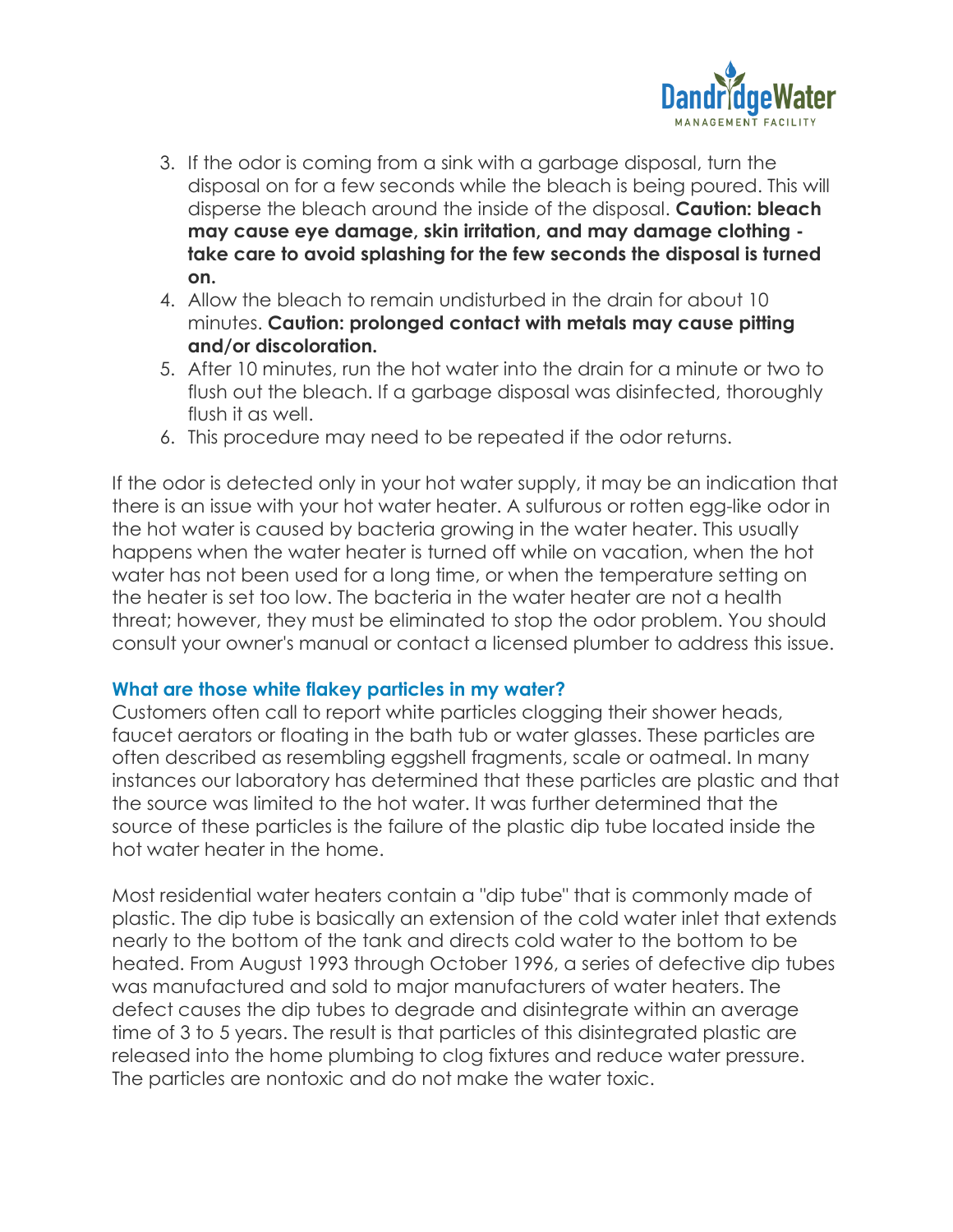

To determine if the dip tube is the source of the problem, place some of the white particles in a clear glass of water and see if they float. Because the dip tubes are plastic, they should float.

Once a defective dip tube is confirmed, check the age and warranty period on your water heater. If the unit is less than 5 years old, it's likely still under warranty and the manufacturer should be willing to repair or replace it. Contact your plumber, building contractor, or the manufacturer to report the problem. You will need to have the manufacturer, model number and serial number ready when you call; other useful information might include the date of purchase or installation, and your warranty documents.

## **What is the difference between "hard" and "soft" water?**

Hardness is a term used to describe the high level of calcium and magnesium in the water. Excessive hardness can cause scale (white spots) to be deposited in boilers, pipelines, faucet aerators and shower heads. Hard water also requires the use of large amounts of laundry soap to achieve the desired results. The use of water softeners adds sodium to the water, which acts as a softening agent. Soft water is either water that is low in calcium or magnesium, or water that has been treated in a softener.

## **Why does my dishwasher leave spots on my glasses?**

The spots that may appear on glassware after it is washed and air-dried are caused by harmless minerals (usually calcium) that remain on the glass when the water evaporates. Commercial products are available that allow the water to drain from the glassware more completely. Spots on glass shower doors appear for the same reason.

## **Why are there white deposits found around my showerhead?**

If a particular area has hard water, it is most likely a result of the mineral deposits which form when the water evaporates. There are commercial products available in stores which will remove this build-up. Soaking the shower head in a solution of white vinegar will also dissolve the deposits.

## **Should I get a home water softener?**

A water softener can improve the aesthetic qualities of your household water. For example, soap products perform better in softer water. But a water softener does not improve the safety or quality of water as it relates to health. Most water softeners exchange sodium for existing calcium and magnesium in the water and therefore, increase the sodium content of the water. The sodium increase in softened water may be a concern to you. If you are on a sodium-restricted diet, you may want to consult your physician prior to purchasing a system.